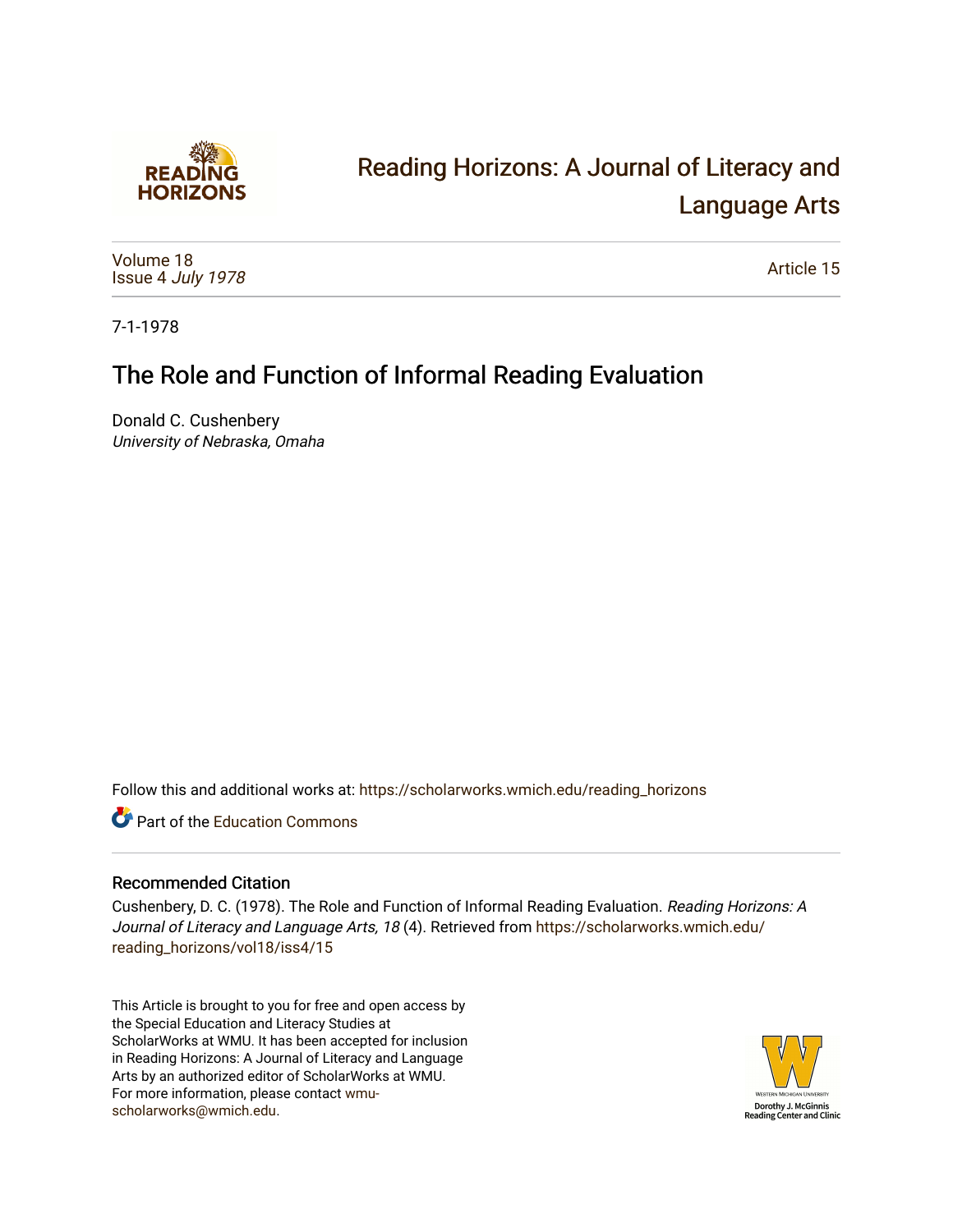## *THE ROLE AND FUNCTION OF* **THE ROLE AND FUNCTION OF**  *INFORMAL READING EVALUATION* **INFORMAL READING EVALUATION**

### *Donald C. Cushenberry Donald* **C.** *Cushenberry UNIVERSITY OF NEBRASKA AT OMAHA* UNIVERSITY OF NEBRASKA A T OMAHA

Many persons have developed the understanding that the evaluation of Many persons have developed the understanding that the evaluation of a given student's reading ability must take the form of the administration of a given student's reading ability must take the form of the administration of a commerical, standardized reading test. Though the results of a stan a commerical, standardized reading test. Though the results of a standardized test can be valuable, secondary teachers need to develop an dardized test can be valuable, secondary teachers need to develop an evaluation model which encompasses a number of factors. These aspects evaluation model which encompasses a number factors. These aspects would include commercial tests, informal techniques, observational would include commercial tests, informal techniques, observational devices, and the study of past reading performance data accrued by a devices, and the study of past reading performance data accrued by a reader. reader.

In many ways, informal reading tests may be more useful and practical In many ways, informal reading tests may be more useful and practical than the typical standardized reading achievement test. In **thefirst** place, than the typical standardized reading achievement test. In the *first* place, the validity and reliability of such instruments vary considerably. **Second,** the validity and reliability of such instruments vary considerably. *Second)*  since they are norm-referenced with a large general population they are since they are norm-referenced with a large general population they are unlikely to measure those exact skills and competencies which have been unlikely to measure those exact skills and competencies which have been promoted by a particular content teacher. **Third,** there are many aspects of promoted by a particular content teacher. *Third)* lhere are many aspects of reading skill development which cannot be evaluated by a timed, pencil-reading skill development which cannot be evaluated by a timed, penciland-paper test that is not related to current class materials. and-paper test that is not related to current class materials.

Because of these inherent limitations, all secondary teachers should be aware of the role and nature of various informal reading techniques and aware of the role and nature of various informal reading techniques and devices for the purpose of collecting pertinent data which will serve as a devices for the purpose of collecting pertinent data which will serve as a basis for formulating appropriate teaching strategies.3 The purposeof this basis for formulating appropriate teaching strategies.3 The purpose of this article is to describe the procedures for constructing and administering article is to describe the procedures for constructing and administering informal measures. Attendant explanations relating to the proper analysis informal measures. Attendant explanations relating to the proper analysis of the test results and how this information may be used for improving of rhe test results and how this information may be used for improving reading instruction are included. reading instruction are included.

#### **The Oral Reading Test** *The Oral Reading Test*

After determining the grade level difficulty of a given text or article After determining the grade level difficulty of a given text or article being used by the class, ask each student to read orally from the material. being used by the class, ask each student to read orally from the material. Each student should be asked to read a 200-word passage. During the oral Each student should be asked to read a 200-word passage. During the oral reading exercise the teacher should make a careful analysis of all oral reading exercise the teacher should make a careful analysis of all oral reading errors (omissions, substitutions, or refusals) committed during the reading errors (omissions, substitutions, or refusals) committed during the reading exercise. If he/she makes more than ten errors, the reading reading exercise. If he/she makes more than ten errors, the reading material may be at frustration level for the student and should not be used material may be at frustration level for the student and should not be used for that student. If the reader makes fewer than four oral reading mistakes, the printed matter may be too easy. the printed matter may be too easy.

#### **A Sight Word Test** *A Sight Word Test*

Using the same material alluded to in the previous section, a formal Using the same material alluded to in the previous section, a formal sight vocabulary test can be constructed. By the use of a systemized sam-sight vocabulary test can be constructed. By the use of a systemized sam-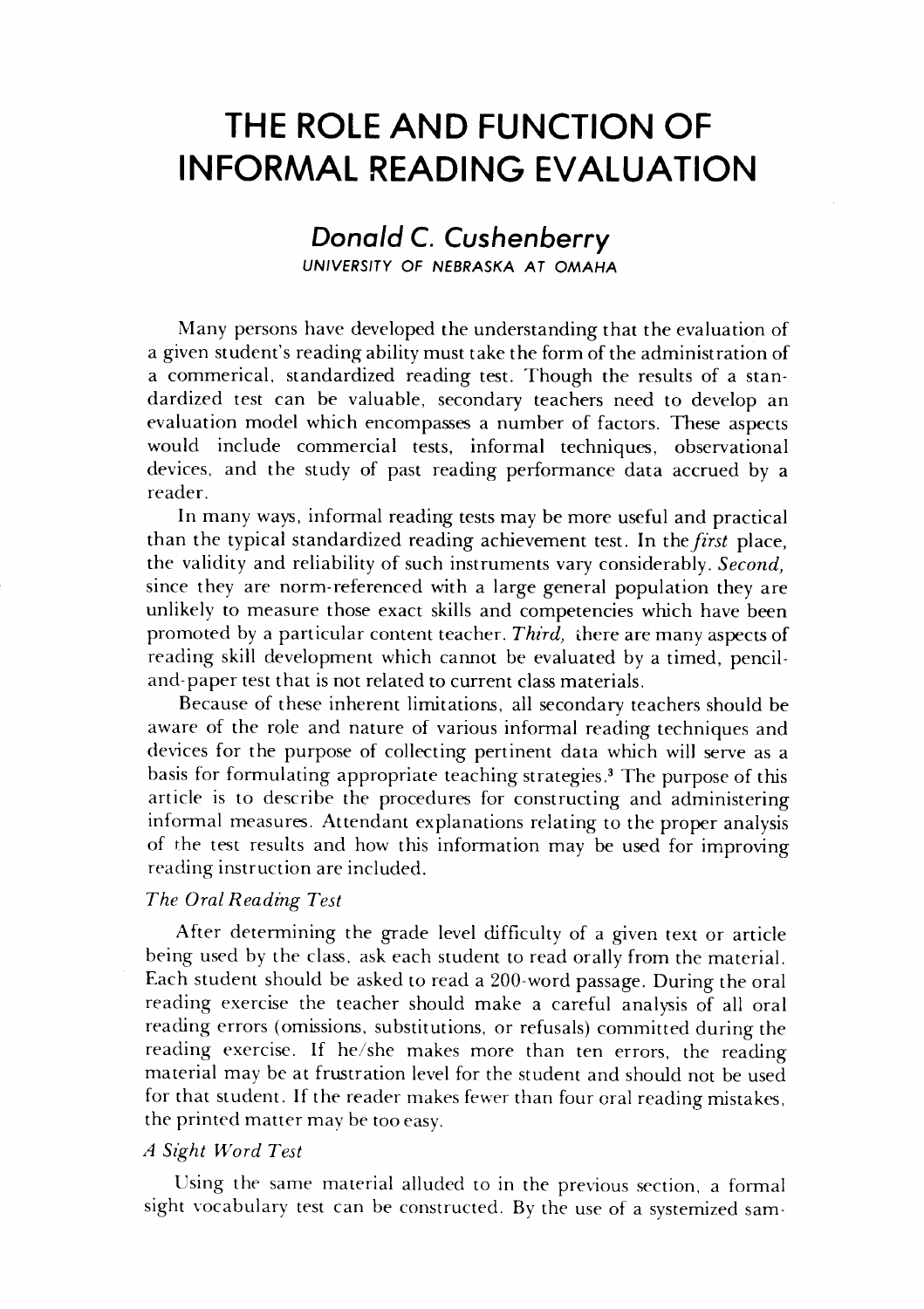pling technique, a collection of 30 sight words can be employed. These words can be selected by listing every eighth word in a typical 250 word words can be selected by listing every eighth word in a typical 250 word passage of the book or article. This technique should prove to be a good passage of the book or article. This technique should prove to be a good sampling device since both simple as well as more complex words will be sampling device since both simple as well as more complex words will be chosen. Each word selected can be printed on three by five inch pieces of chosen. Each word selected can be printed on three by five inch pieces of white cardboard and flashed, one at a time, for one to two seconds for each white cardboard and flashed, one at a time, for one to two seconds for each word. The student who is reading at the readability level of the book should be able to pronounce correctly at least 23 of the 25 words which are flashed. Those who cannot demonstrate competency at this level should use easier Those who cannot demonstrate competency at this level should use easier books. books.

#### **The Cloze Procedure** *The Cloze Procedure*

One of the most efficient methods of evaluating the vocabulary and One of the most efficient methods of evaluating the vocabulary and concept formation of students is to administer a cloze test.2 The following concept formation students is to administer a cloze test.2 The following steps should be observed in developing the test:

- 1. Select a 425-word passage from a book or article which has been determined to be at grade level difficulty.
- 2. Duplicate the passage leaving the first sentence intact. Beginning with 2. Duplicate the passage leaving the first sentence intact. Beginning with the second sentence, leave every eighth word blank until there are fifty the second sentence, leave every eighth word blank until there are fifty blanks in evidence. (The only exceptions to this practice would be first and last words of sentences and proper nouns.) and last words of sentences and proper nouns.)
- 3. Ask each student to complete the test, writing the most appropriate 3. Ask each student to complete the test, writing the most appropriate word for each of the blanks on the test. Only answers which correspond exactly with the words from the original source should be counted.
- 4. The following standard should be used in evaluating test performance: 4. The following standard in evaluating test performance:
	- 0-18 correct book or article is too difficult for the student.

19-25 correct—book is proper for the reader.

 $26-50$  correct — material is too easy for the student.

It is important to employ the results of the cloze test with the data derived from other evaluative techniques before decisions are made derived from other evaluative techniques before decisions are made concerning a student's reading ability. concerning a student's reading ability.

#### **Group Informal Reading Inventory** *Group Informal Reading Inventory*

**A** quick assessment of a given student's ability to read and comprehend A quick assessment a given student's ability to read and comprehend classroom reading matter involves the selection of four to five pages of classroom reading matter involves the selection of four to five pages of material to be read silently by all class members. A ten-question test should be constructed and administered. Questions used for checking com be constructed and administered. Questions used for checking comprehension should include literal and interpretative type items.<sup>1</sup> All students who score at a level of at least 80 percent on the test can probably use that reading book or article for everyday assignments. Any student who scores below 70 percent might possess serious reading problems and may scores below 70 percent might possess serious reading problems and may have great difficulty in "handling" the books or other materials from which have great difficulty in "handling" the books or other materials from which the test was taken. These readers will need several types of differentiated the test was taken. These readers will need several types of differentiated reading aids if assignments are to be completed successfully.

#### **Functional Reading Test** *Functional Reading Test*

One of the best methods of determining the ability of a learner to use a One of the best methods of determining the ability of a learner to use a content textbook is to construct an examination which requires him/her to content textbook is to construct an examination which requires him/her to